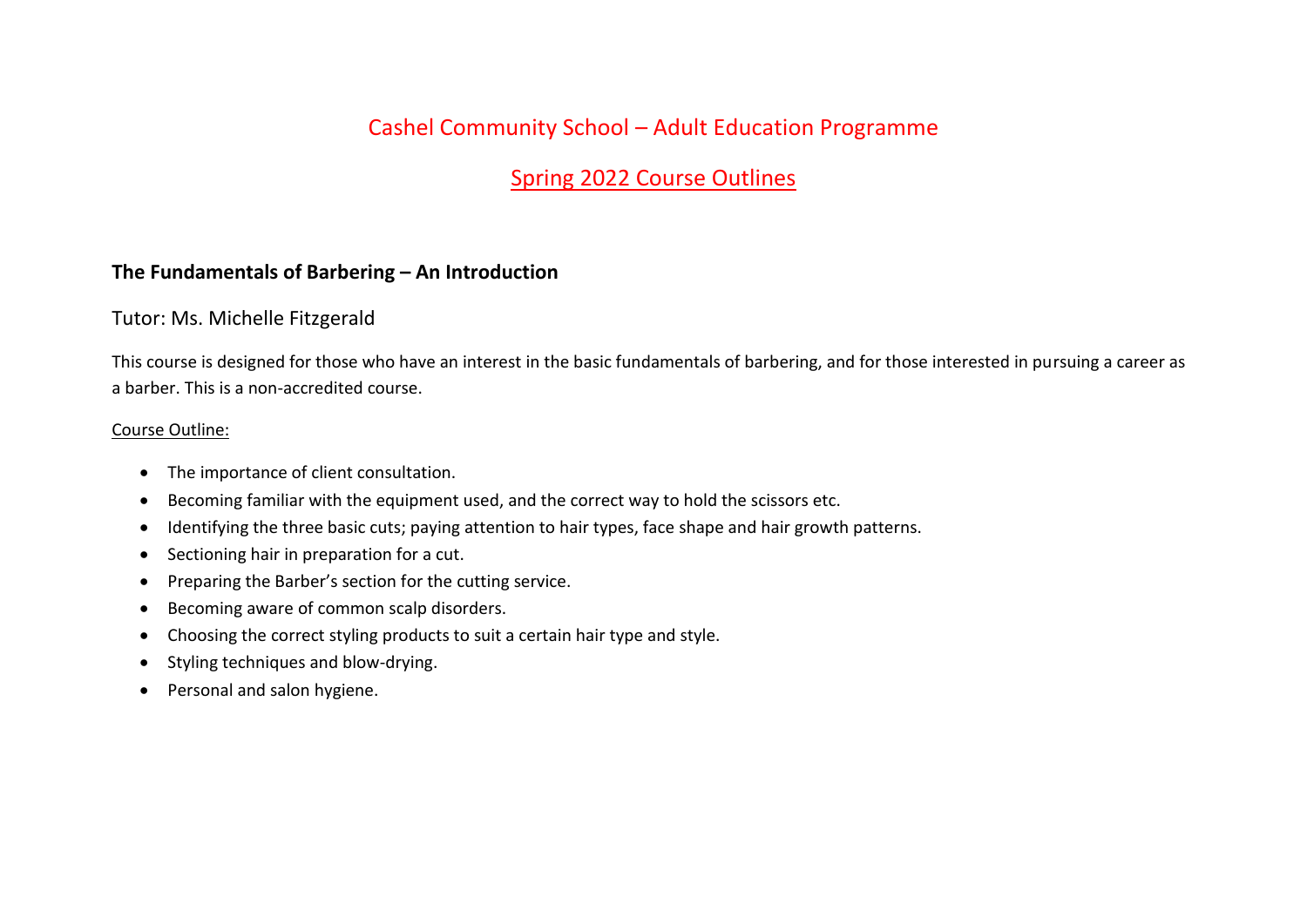## **Photography for Beginners**

### Tutor: Ms. Eileen Byrne

Ever wondered what all those buttons on your camera do?

#### Well Wonder No More!

In this night class you will get a superb understanding of what all the camera features are and more importantly how to use them.

#### Course Outline:

- Understanding the camera and lenses
- How to hold your camera properly, and lens care
- Understanding focusing and metering
- Using the Rule of Thirds and understanding what they mean
- Lighting and how the following features relate to each other:
- Aperture
- Shutter-Speed
- ISO
- How to get creative effects without Photoshop
- How to save your images and understanding different printing processes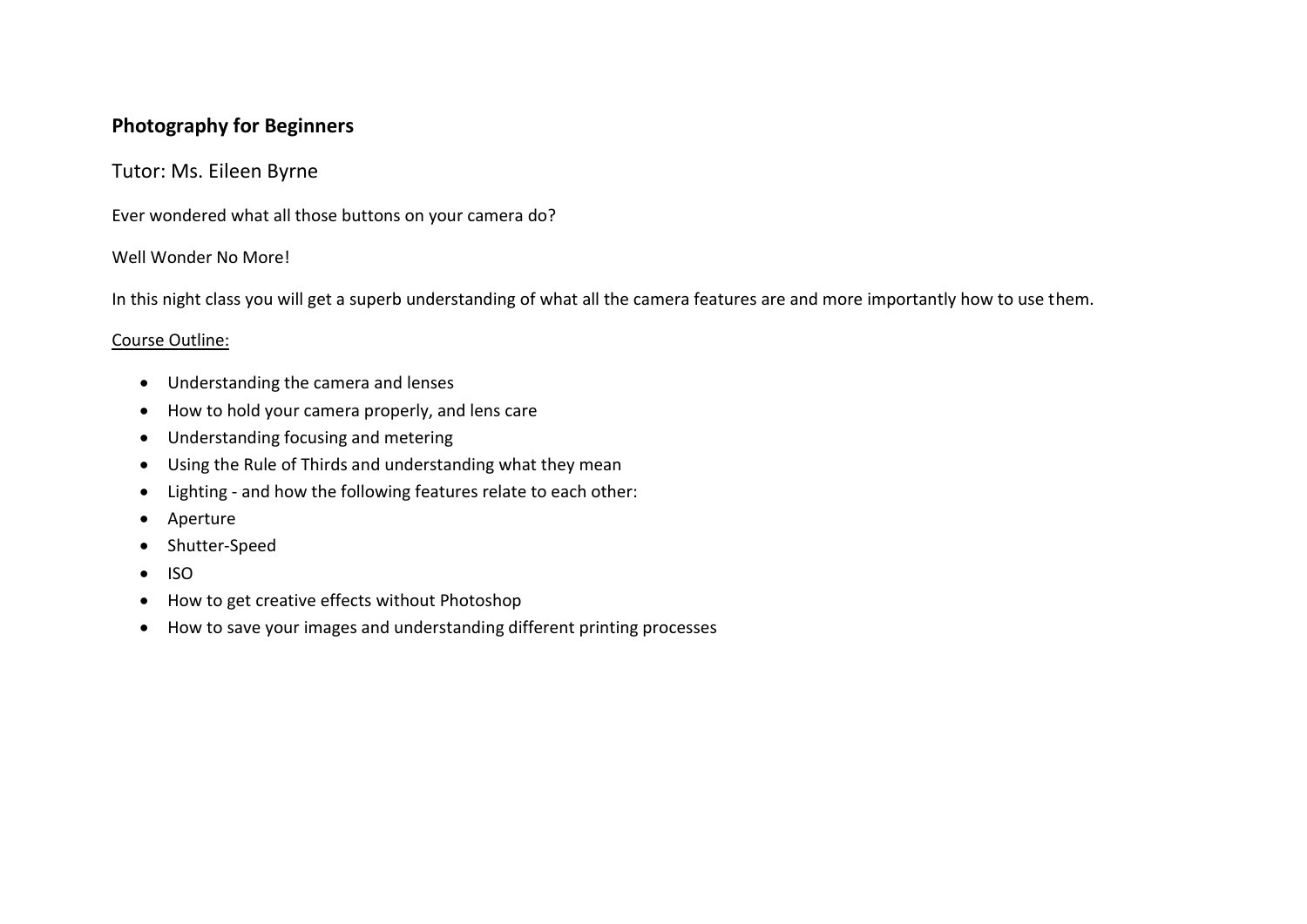### **Home Interiors – A Theoretical and Practical Approach**

## Tutor: Ms. Auréliane Marcos

You will learn the basics of Interior Design, and you will apply this new knowledge to the transformation of a

room of your choice of your home (budget, space planning, colour combination, storage etc).

#### Course Outline:

- This course will teach you how to design a room of your choice in your home.
- You will learn the basics of Interior Design while still gaining knowledge in relation to budget, space planning, colour combination, storage options etc.
- There will be a theoretical approach along with your practical project where Auréliane, awarded Interior Designer, will help you from beginning to completion.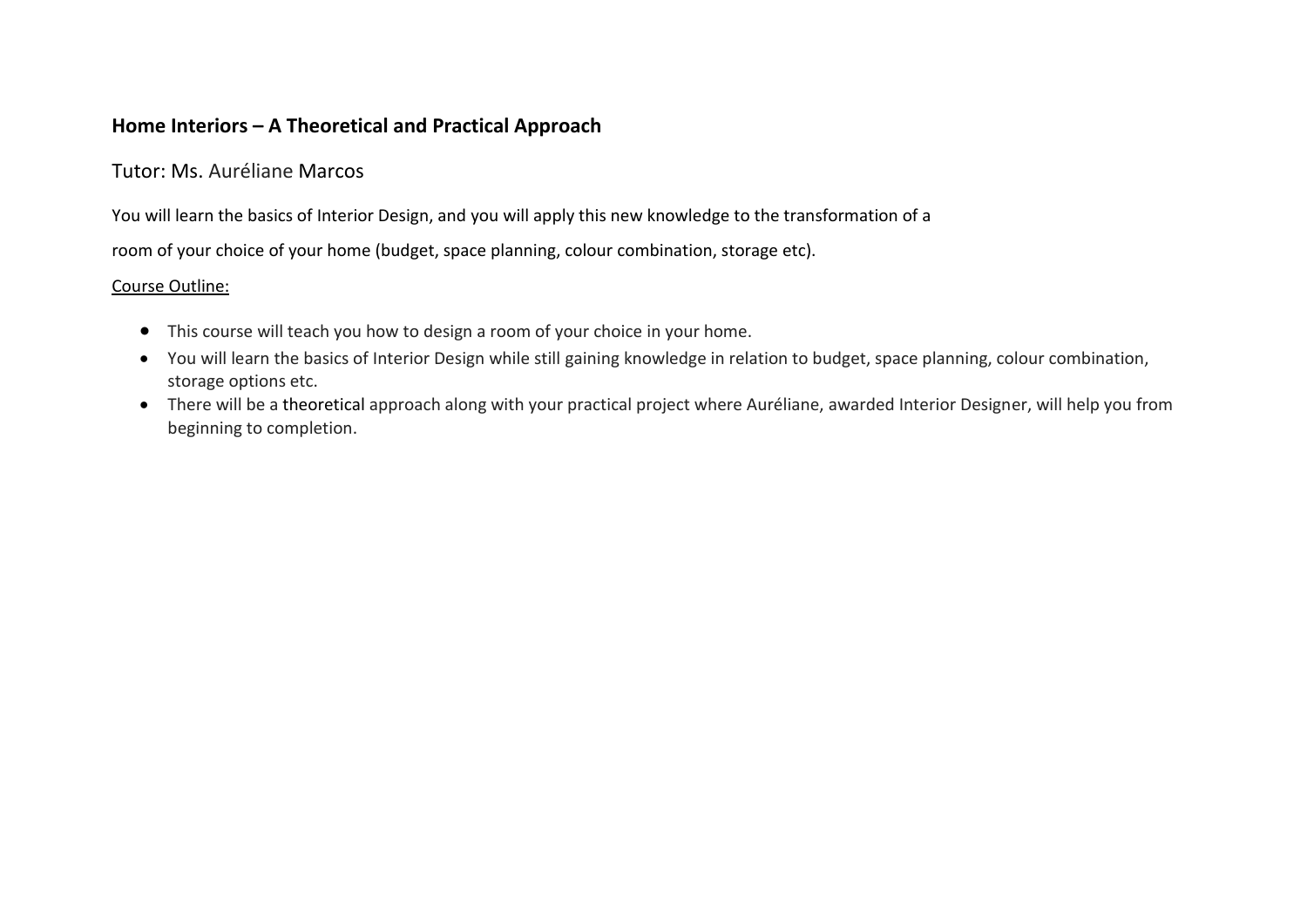## **Golf for Beginners:**

## Tutor: Mr. Robert Hogan

#### Course Outline:

- Class 1: Learn the grip, set up and basic theory of putting
- Class 2: Putting coaching and practice at the golf course
- Class 3: Learn about the various address positions and different techniques of the short game (chipping, pitching, bunker play etc.
- Class 4: Short game practice and coaching at the golf course
- Class 5: Learn the grip, setup and theory of the golf swing for full shots and develop an action plan towards regular golf participation.
- Class 6: Practice and coaching for full shots at the golf course.

**PLEASE NOTE:** Classes 1, 3 and 5 will take place in CCS. Classes 2, 4 and 6 will take place on Saturday mornings/afternoons at Dundrum House Golf Club.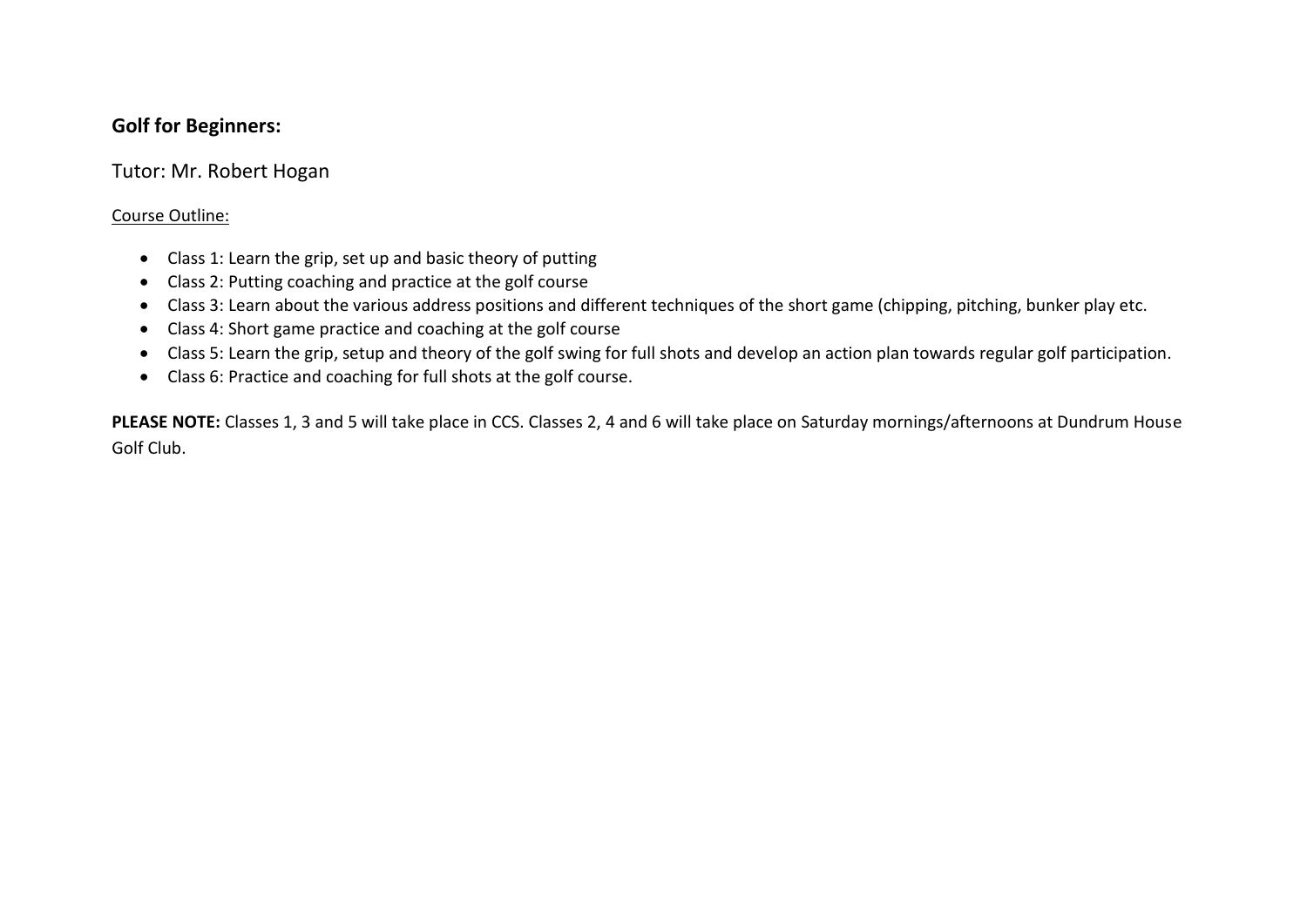## **Art:**

Tutor: Ms. Ann Brennan

Course Outline:

TBC

# **Guitar - Beginners:**

Tutor: Mr. Keith Anderson

Course Outline:

TBC

## **Guitar – Intermediate:**

Tutor: Mr. Keith Anderson

Course Outline:

TBC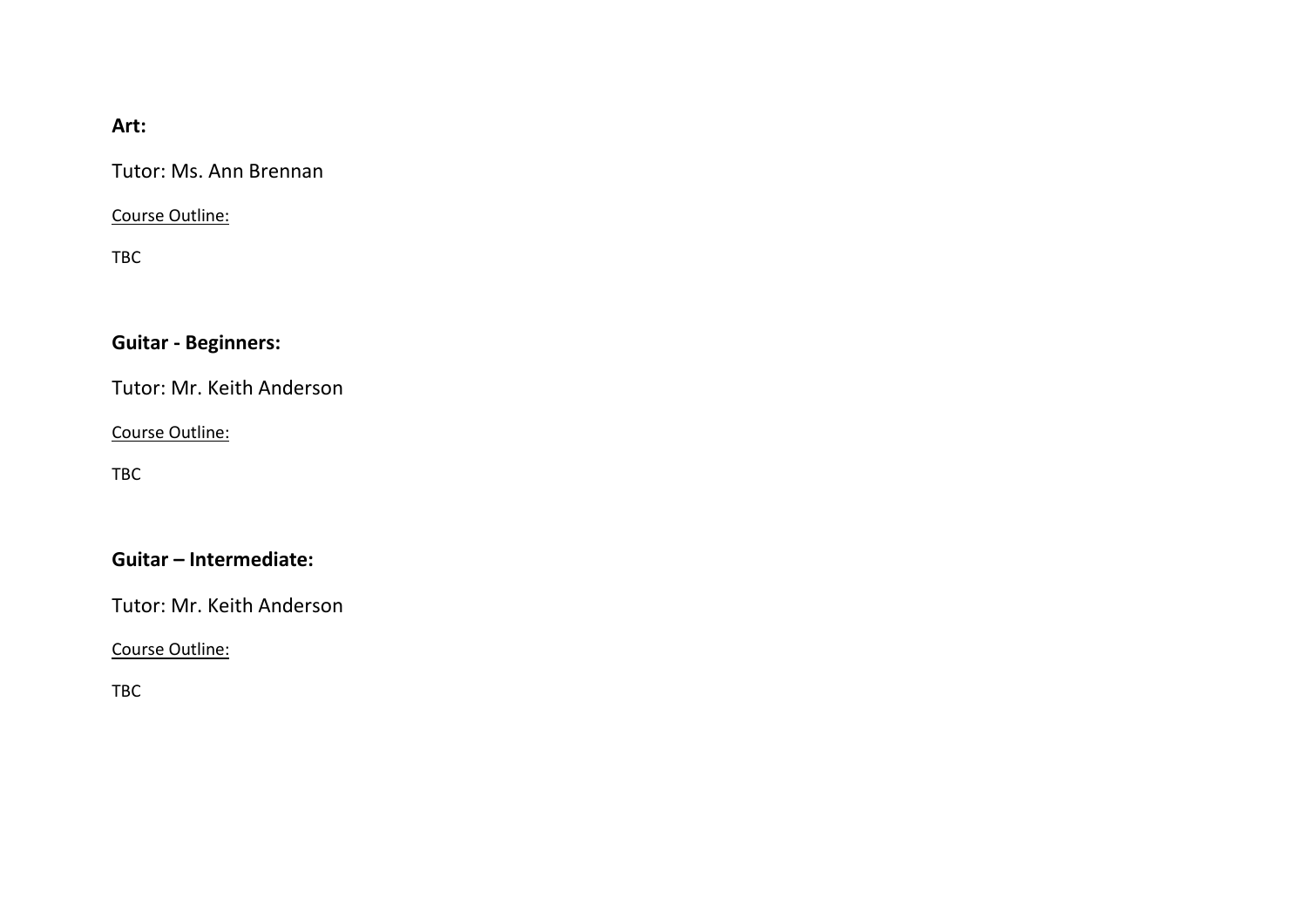## **SNA LEVEL 5**

The course aims to develop skills, knowledge and understanding of the role of the Special Needs Assistants and promote high quality practice among those working across the education system.

### **SNA LEVEL 6**

The purpose of this module is to equip the learner with the competence in the theory and practice underpinning the education and care of those who present with special educational needs, mainly focused on Legislation.

#### **Assessment/Examinations**

Continuous evaluation will be the sole method of assessment for this course. Learner Record and Skills demonstration

# Some Q&A

#### Are there many jobs available for SNA?

All the national schools require a number of SNA to be allocated to the classrooms. In 2019 the government has announced the creation of over 1000 new SNA jobs See more: https://www.rte.ie/news/budget-2020/2019/1008/1081889-education-budget-2020/

#### Can I start working as an SNA after only completing one Module?

Yes, you can. The minimum requirement from the Department of Education is to have a Junior certificate. The courses are important as you will be starting in a new area and it will highlight your skills among other competitors.

#### Can I complete my placement hours in a pre school or does it have to be a Primary or Secondary?

Yes, you can, however we recommend you to find placement in a national school as this would be the focus of this course, besides if you opt by attending in a pre school environment you will need to make sure you have contact with a child/ children with Special needs. Also, bare in mind that you will not be able to work in a pre school or creche after completing only the SNA modules. They require a full major Award in Childcare level 5 or 6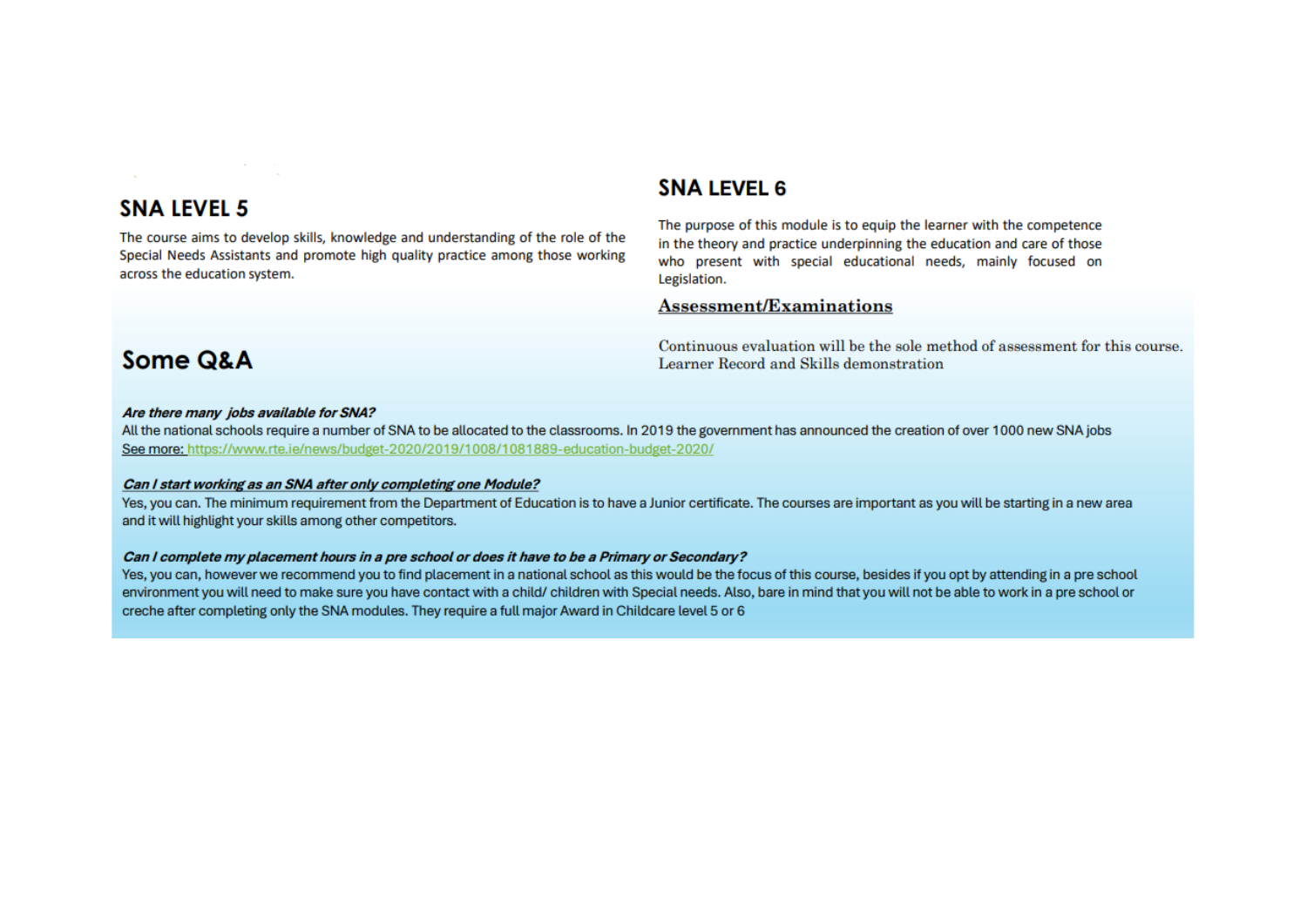## Care of the Older Person level 5

The Care of the Older Person Online component is a OOI Level 5 Minor Award which is designed to provide the learner with the knowledge, skills, and competencies to support and meet the needs of older people and to care effectively and to a high standard using the best practice while adhering to current legislative and regulatory requirements.

Care of the Older Person Online enables learners to acquire the skills to meet the needs of the older person and to understand the role of the healthcare assistant in promoting a positive attitude to aging and death and dying.

Learners develop the skills necessary to deliver the best practices associated with the provision of holistic care and to explore the range of services available to older people. Learners are encouraged to take a proactive role in health promotion and to gain knowledge of basic therapeutic intervention skills.

Learners are required to complete 30 hours of work placement in a suitable healthcare setting where they are provided with opportunities to put what they learn through their studies, into practice.

NOTE: For many settings, learners will be required to have completed Manual Handling and Cardiac First Responder training in advance of work placement.

## **Infection Prevention & Control**

The purpose of this award is to equip the learner with the knowledge, skill. and competence to prevent and control infection within the health services area.

Learner are required to understand and apply the standards and precautions in relation to infection control, to include the significance of an Area of Infection Control. It will also include the understanding of various types of microorganisms, the elements required for the growth, spread and subsequent infection process, to include direct and indirect contact, knowledge of the chain of infection, and the need for vigilance and safe practice always.

Learner will also develop knowledge about predisposing factors to the development of healthcare-acquired infections to include contact precautions, respiratory precautions and enteric precautions.

Both Care of the older person and Infection prevention Modules are elective modules part of the Major Award. With those modules completed students can further their education with a Level 5 in Healthcare Support if they wish.